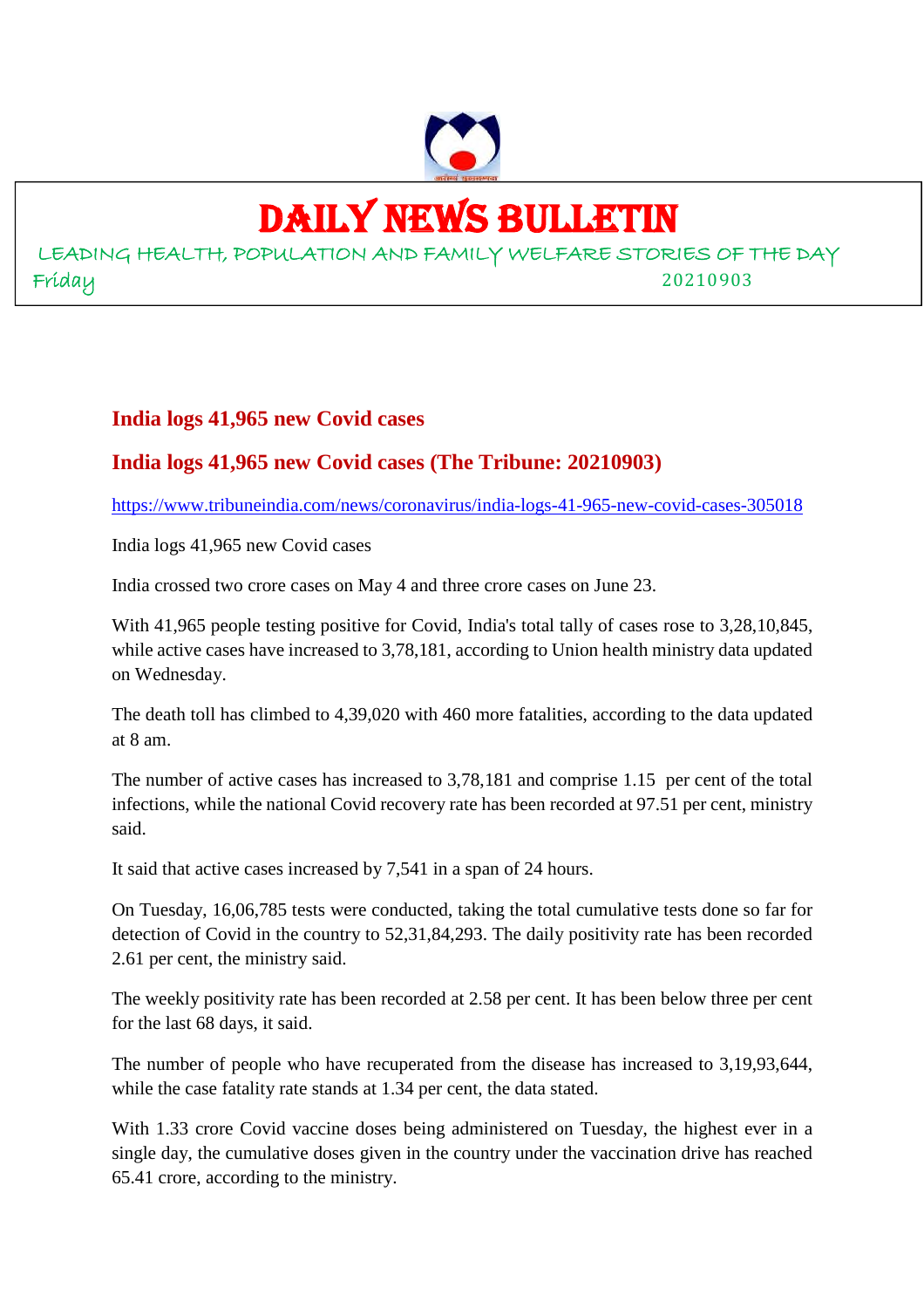India's Covid tally had crossed the 20-lakh mark on August 7 last year, 30 lakh on August 23, 40 lakh on September 5 and 50 lakh on September 16.

It went past 60 lakh on September 28, 70 lakh on October 11, crossed 80 lakh on October 29, 90 lakh on November 20 and surpassed the one-crore mark on December 19 last year.

India crossed two crore cases on May 4 and three crore cases on June 23.

The 460 new fatalities include 115 from Kerala and 104 from Maharashtra, the ministry said.

It said that 4,39,020 deaths have been reported so far in the country, including 1,37,313 from Maharashtra, 37,318 from Karnataka, 34,921 from Tamil Nadu, 25,082 from Delhi, 22,823 from Uttar Pradesh, 20,788 from Kerala and 18,447 from West Bengal.

The health ministry said that more than 70 per cent of the deaths occurred due to comorbidities.

"Our figures are being reconciled with the Indian Council of Medical Research," the ministry said on its website, adding that state-wise distribution of figures is subject to further verification and reconciliation. PTI

#### **Need urgent pollution policy**

#### **High density of air pollutants leads to low life expectancy (The Tribune: 20210903)**

https://www.tribuneindia.com/news/editorials/need-urgent-pollution-policy-305673

#### Need urgent pollution policy

A study by an American research group has put into stark numbers what we always knew air pollution is a killer. The study, done by University of Chicago's Energy Policy Institute, says that air pollution can reduce the life expectancy of Indians by nine years. This means that, in cases involving the worst-affected regions and residents, Indian citizens could lose over 13% of their life expectancy. Apart from fewer years to live, those affected by air pollution must also suffer the pain of serious ailments, and the emotional and economic distress caused by them. The study reminds us that in the Indo-Gangetic plains, over 48 crore people regularly breathe in air that has pollution levels multiple times higher than in Europe and North America. All these facts, periodically emphasised by researchers, must serve as an alarm bell for citizens and policy-makers.

Last year, a study by the medical journal Lancet concluded that between 1990 and 2019, life expectancy in India rose from 59.6 years to 70.8 years, a gain of 11.2 years, or 18.7%. This study, however, noted that more years to live did not necessarily lead to a better life, as "people are living more years with illness and disability". United Nations projections show that India's life expectancy would rise to over 81 years by the year 2100 — but what would be the quality of lives of Indians then if the problem of air pollution is not immediately tackled? Interestingly,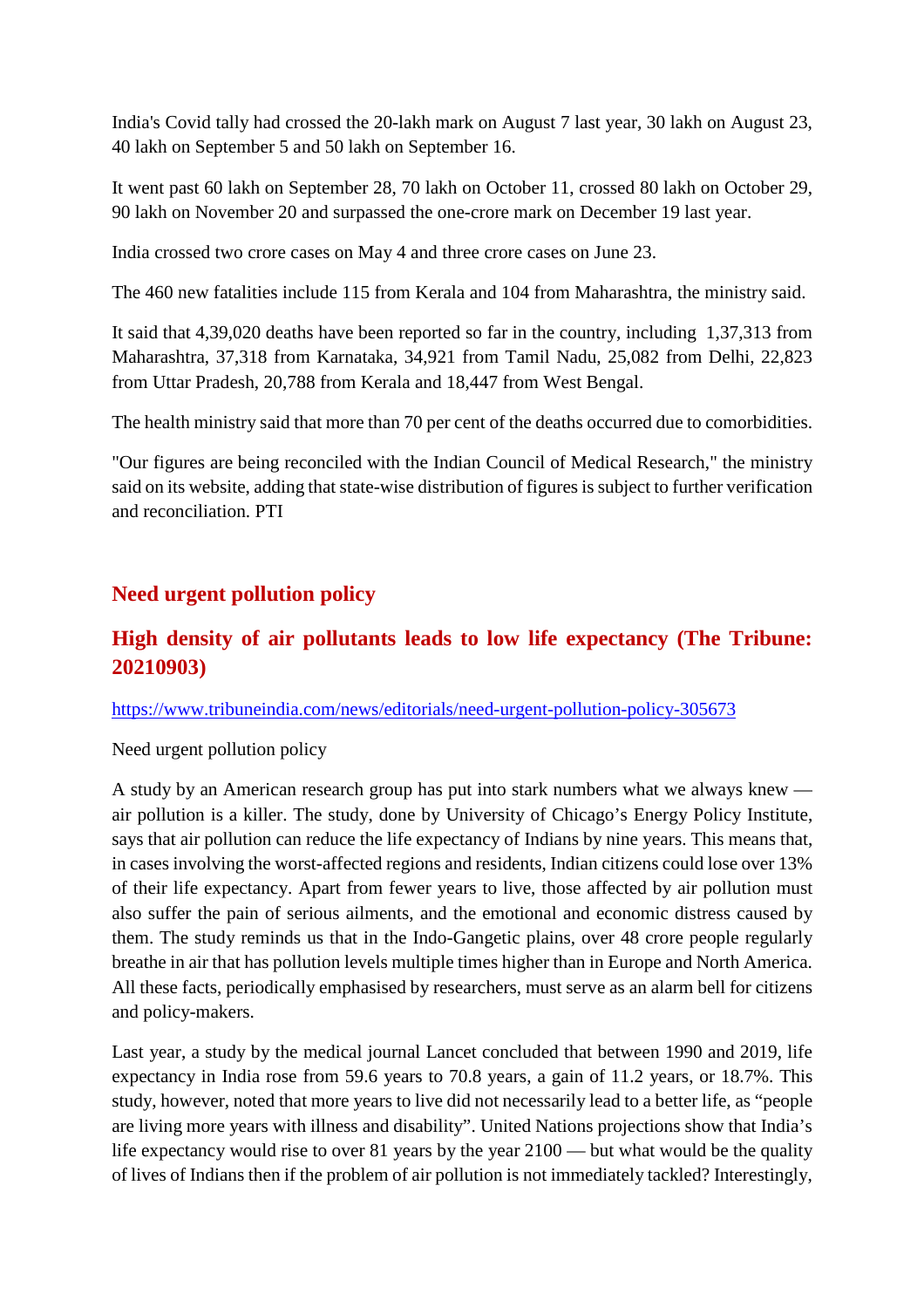the Lancet study recorded a wide variance in life expectancy among states, ranging from 77.3 years in Kerala to 66.9 years in Uttar Pradesh. It also noted that air pollution — contributing to an estimated 1.67 million deaths — was the top risk factor for death in India. From these two facts, it can be concluded that air pollution is a big factor in the life expectancy of people in Kerala being 15.5% higher than those in Uttar Pradesh.

The University of Chicago study points out the benefits of urgent government interventions, as seen in China, where an effective policy has led to a reduction in the country's air particulate production by 29% since 2013. In the interest of the people — and to reduce the burden on India's crumbling public healthcare infrastructure — the Central and state governments must take similar measures to reduce air pollution.

## **Vaccination drive**

#### **Don't attend mass events unless fully vaxxed: Govt ( Hindustan Times:20210903)**

#### **https://epaper.hindustantimes.com/Home/ArticleView**



The Union health ministry reiterated on Thursday that all mass gatherings should be discouraged ahead of the country's upcoming festive season, and if attending such events is absolutely essential for someone, then full vaccination must be treated a prerequisite.

The second Covid-19 wave is "not yet over" in the country, and spike in cases has always been observed as soon as festive seasons get wrapped up, senior officials health ministry officials warned on Thursday.

While nationally the positivity rate continues to show an overall declining trend since the week ending May 10, several districts still have very high positivity rates, Union health secretary Rajesh Bhushan said during the government's Covid-19 press briefing. A total of 39 districts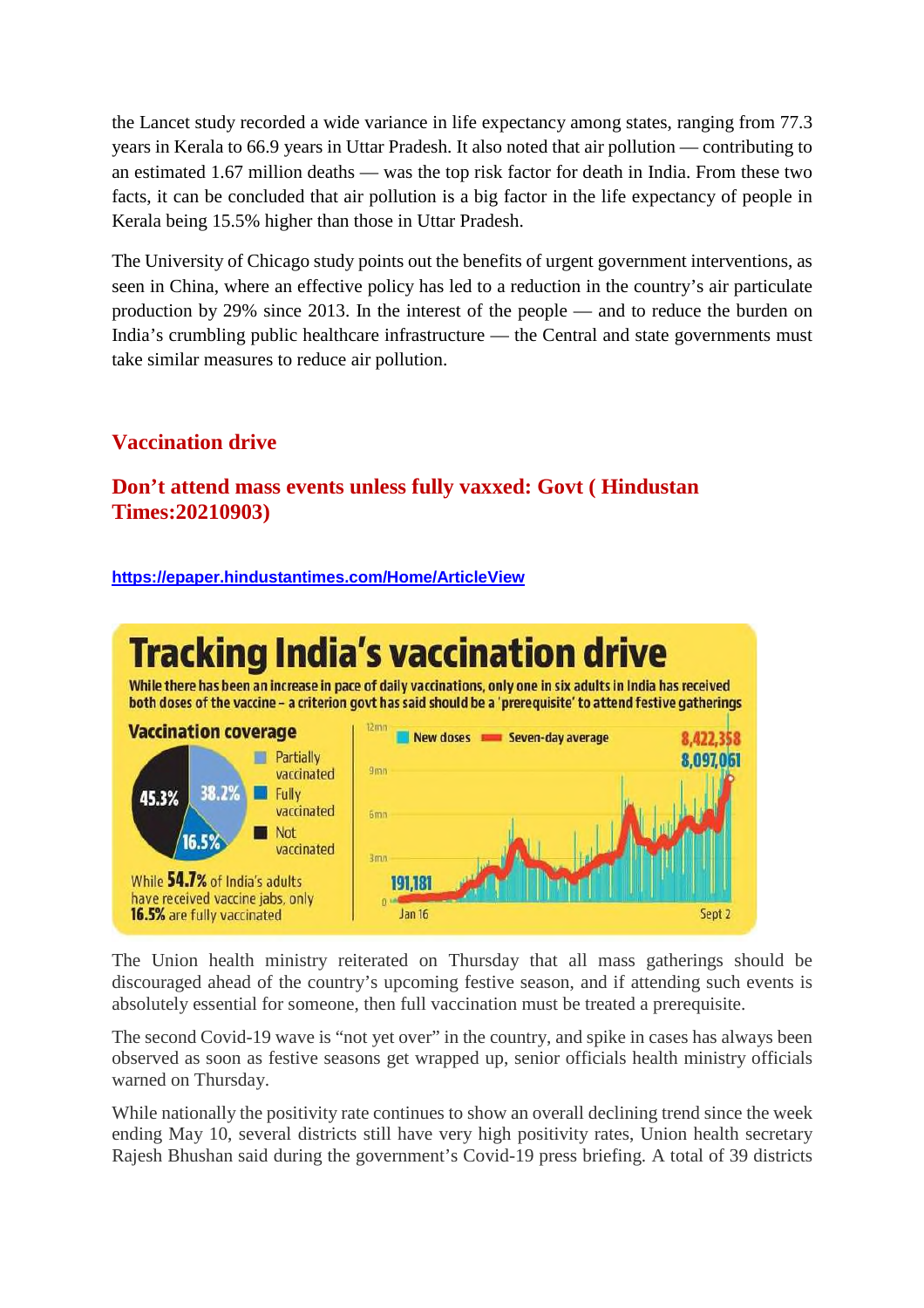reported a positivity rate of over 10% in the past week, while another 38 districts had a positivity rate of 5-10%, he added.

Government experts urged people to get both their vaccine shots as soon as possible and to follow Covid-appropriate behaviour in the coming weeks.

Till Thursday night, around 700 million doses of the vaccine were administered to 514.6 million people, with 155.2 million people fully vaccinated and 359.4 million people receiving one shot, according to government data. When seen alongside the country's projected adult population of 940 million (according to the Census of India's National Commission on Population), this means that while 54.7% of India's adults have received jabs, only 16.5% of those above the age of 18 are fully vaccinated.

Several festivals across nearly all faiths such as Ganesh Chaturthi, Dussehra, Eid Milad un-Nabi, Diwali, along with holidays such as Gandhi Jayanti, are lined up in the coming 8-10 weeks. Covid infections saw a major spike in Kerala in the past two weeks – a phenomenon experts have attributed to Onam festivities and the laxity of restrictions on social movement through the festival.

"The key message we wish to convey to everyone is that we must be careful particularly in the context of the festive season. Therefore, we make a very strong plea even as we accelerate the vaccination programme… our precautions must continue. The time has not yet come to live life without wearing a mask. Like last year, this year also festivals need to be celebrated in a modified way. We will have to wait for celebrating festivals such as Ganesh Chaturthi, Navratri, Eid etc. with great fervour," said VK Paul, member (health), Niti Aayog.

"It is best to celebrate within [your] family, and avoid crowding at places and stepping out unnecessarily. Shopping at market places must be done very carefully without overcrowding. The wave seems to be stabilising even though it is not over yet… virus mutations can still turn this tide against us," said Paul.

Apart from celebrating at home, senior government experts stressed on the continuous importance of people being careful about ensuring Covid-appropriate behaviour is followed. They also urged that people should embrace vaccination as availability of doses is increasing.

Balram Bhargava, director general, Indian Council of Medical Research (ICMR), underlined measures that he stressed are absolutely essential to stop new Covid-19 waves: wearing masks even after vaccination, avoiding gatherings and getting fully vaccinated.

"I have a few points to make: it is absolutely essential to wear a mask even after vaccination; mass gatherings should be discouraged, particularly in the upcoming festival season because we still have few districts which are having the problem; and full vaccination should be a prerequisite if it is absolutely essential or it becomes critical to have a gathering of some people," he said.

Bhushan, while sharing data, also urged people to not drop their guard as the second wave was not over yet.

There are still 42 districts in the country that are reporting at least 100 new Covid-19 cases each day, he said.

As for weekly positivity, 39 districts are reporting weekly positivity rate of 10% or more, while another 38 districts currently have weekly positivity rate between 5% and 10%.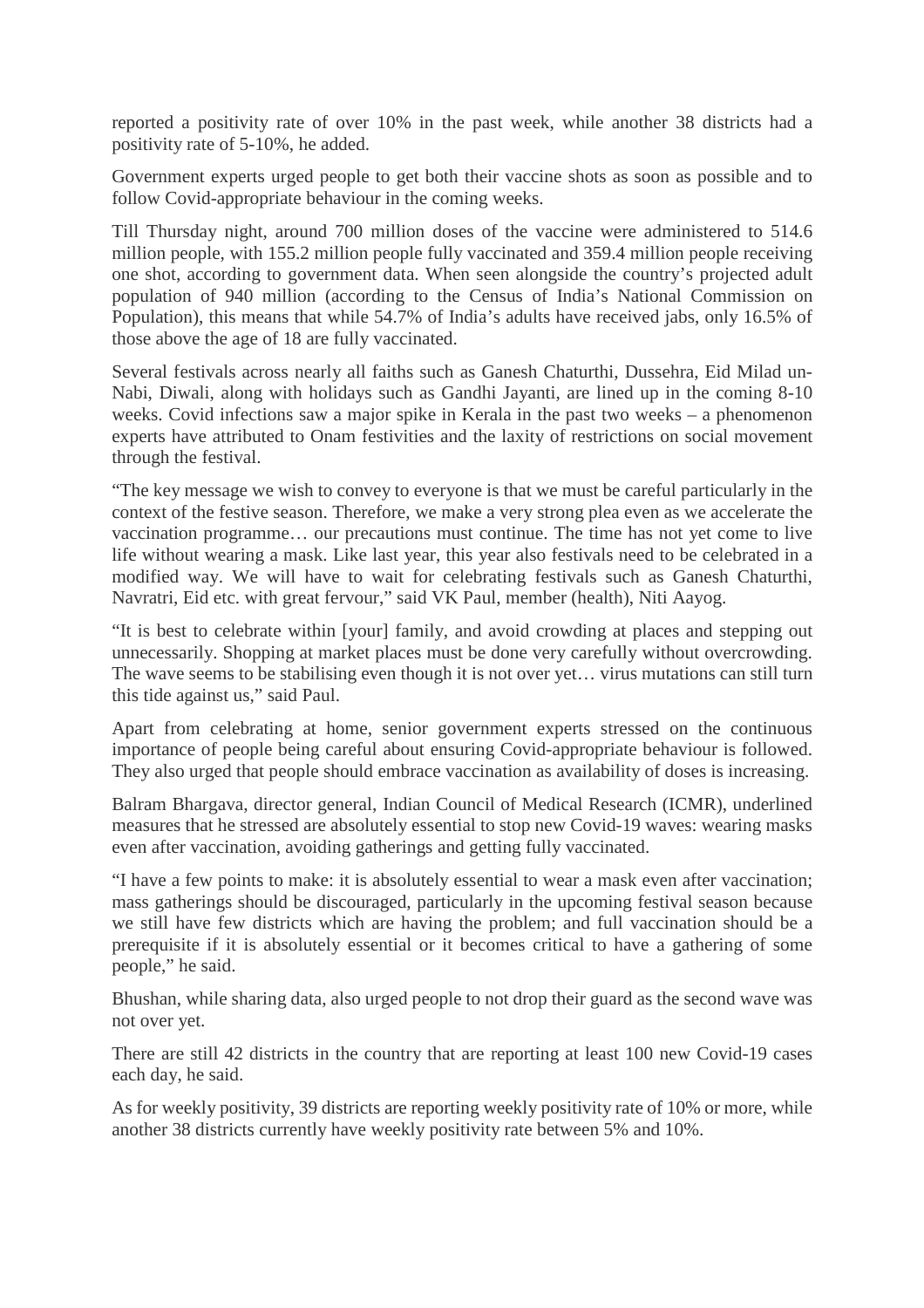Centre has asked states to monitor districts reporting higher than 5% case positivity rate to get to the cause of increased disease transmission, and taking immediate containment measures have been suggested for those districts that are reporting higher than 10% case positivity.

It is also a matter of concern that the weekly case positivity rate that had dropped under 2% around the end of July and first week of August has again seen a slight increase – the weekly positivity rate in India currently stands at 2.62%.

Experts also emphasise the need for avoiding crowded places for now.

"Some things are basic when we talk about fighting an infectious disease that is as transmissible as Covid-19. Gatherings should be avoided and wearing a mask is mandatory. Vaccination is important and should be taken as it is proved that vaccines currently in use help the progression of disease to severe levels, and these certainly reduce deaths to a large extent.

The vaccines also work against variants in circulation; therefore, people should take these," said Dr GC Khilnani, former head, pulmonary department, All India Institute of Medical Sciences, Delhi.

#### **Nutrition (The Asian Age: 20210903)**

http://onlineepaper.asianage.com/articledetailpage.aspx?id=15809833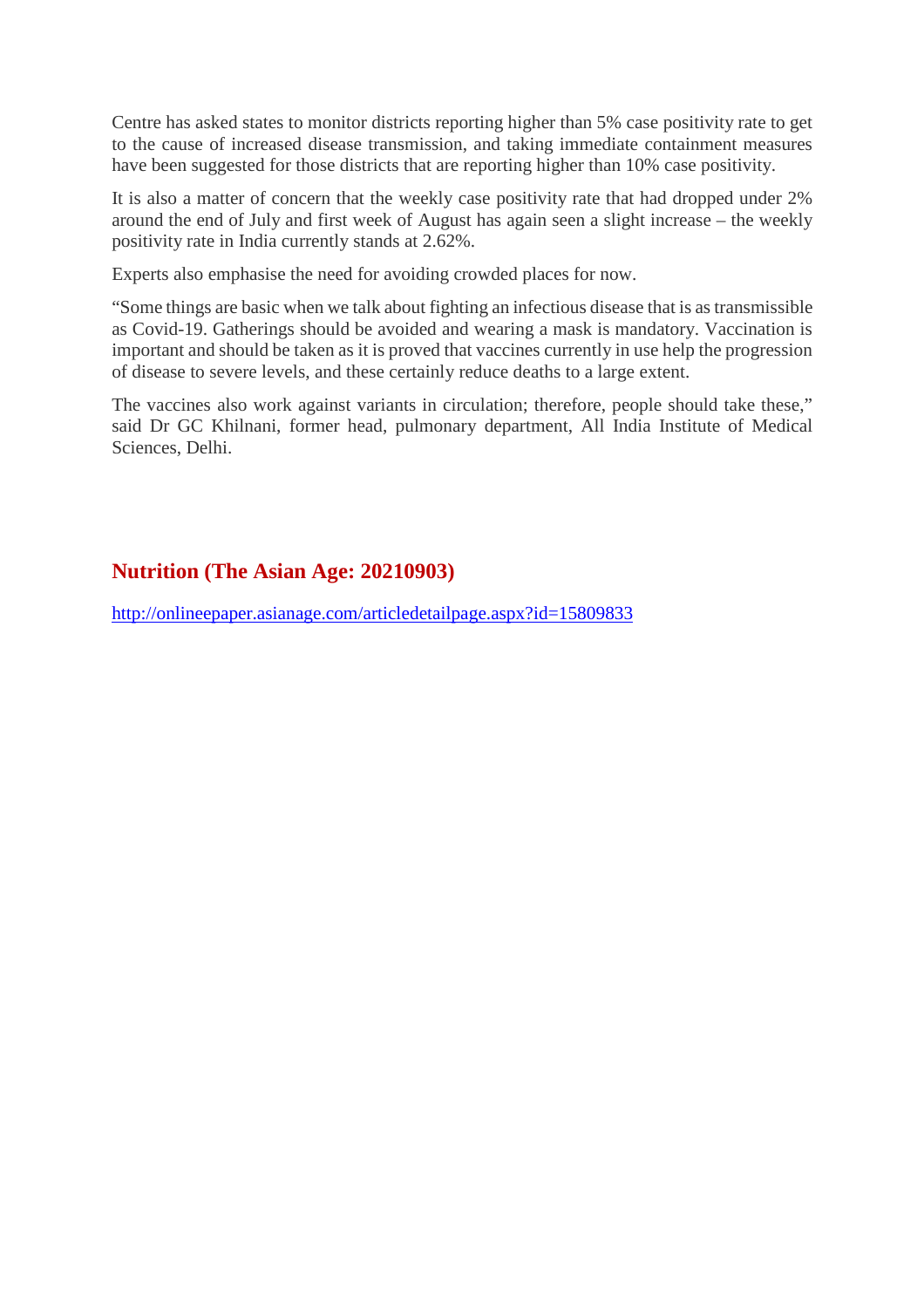## **Nuances of Nutrition**

#### NATIONAL NUTRITION WEEK CELEBRAT-ED IN THE FIRST WEEK OF SEPTEMBER HAS A THEME OF "FEEDING SMART RIGHT FROM START" THIS YEAR.

#### **BINDU GOPAL RAO**

Feeding right from the start

**DOING IT RIGHT** 

smart

The pandemic fueled work The paradement cueva work<br>from home has brought the<br>tion to the forefront. Routines<br>have been disrupted, health has<br>been neglected and results are<br>visible in terms of people suffer-<br>mosses

#### **GET THE BASICS RIGHT**

The them<br>The them<br>for the Nutrition<br>Nutrition and Neek emphasing<br>mificance of tion<br>inflation in the result of the Through<br>a awareness activities that activities<br>are usually

Dr Babina N M<br>CMOJindal Naturecure<br>Institute





Divya Kotwani,<br>founder, health<br>culture, clinical<br>dietitian,

eration aware<br>about the food that they eat. Sharing knowledge with them and guiding them<br>about the pros and cons of each<br>food. They should know the<br>importance of our home foods, for mportance of our home foods, for example pulses are important for a child's growth, rice is one of good carbs that can be easily digested, vegetables are an essential source of vitamins and minimized are and secular with

inculcates and the<br>control of the constructions and inculcates and konstructure they to<br>their deviation of the start of the start of the start of<br>their days, as well become the start of<br>the start of the construction of the inculcates and<br>motivates people and

time<br>interval to the relation of the relationships without any boundaries."<br>
has risen without any boundaries are without any boundaries are the<br>state of the condition of the definition of the definition of<br>the diaders. T

rood high<br>preservatives,<br>b r e a b r e a d, consump-<br>tion that<br>needs to be<br>addressed. The solution<br>to both these

Vikas Chawla, founder<br>and director, Vedas

**Through various awareness** Through various awareness<br>activities that are usually<br>conducted to educate people on<br>the need for nutrition in our<br>hodies, the national nutrition<br>week is a big enabler when it<br>scames to quiding papelle toward week is a bug enabler when it<br>comes to guiding people towards<br>proper nutrition habits and<br>choices. The government also<br>took up initiatives focused on<br>nutrition and good food, healthy<br>by, mind, and lifestyle," says<br>Dr. Babi

issues is to eat smart." NUTRITION CHALLENGES

 $\label{eq:mdm} \begin{tabular}{p{0.8cm}} \textbf{M}almutrition is a complex issue. \textbf{India has the dubious distinction of being ranked at 94th out of 107 of 107. \textbf{I} and 107. \textbf{I} and 107. \textbf{I} and 108. \textbf{I} are made made. \textbf{I} are done with a  
parallel has further easerbated the malinutition status of the two-\\ \textbf{I} and the uninutiation status of the one-\\ \textbf{I} and 199. \textbf{I} and 199. \textbf{I} are the  
the uninuilised. \end{tabular}$ marginalised section of society.<br>The government has undertaken ne government nas underwater<br>many initiatives such as<br>heigrated Child Development<br>Newton 40000 and<br> $POSHAN$  Abhityan.<br> $POSHAN$  Abhityan.<br>Structure, galaxy in information<br>structure, accurate identi-<br>condition of beneficiaries a many strengthening Information,<br>Communication and Education

efforts in such programmes is<br>the need of the hour," says Dr.<br>Priyanka Gupta Manglik,<br>Practicing Gynecologist, Ram<br>Manohar Lohia Hospital,

Manohar Lohia Hospital, Para<br>Fucknow, Hospital, Para<br>Fucknow, Para<br>Terminish, founder, Para<br>Fucknow Star is the first and foremost issue is low awareness regarding<br>mutrition which we have been trying to deal with this, hi

#### STRENGTHENING THE CAUSE

Spreading awareness about the Spreading awareness about the right feeding practices and a<br>wareness about the ness about the government-run muntritional programs and their cannel<br>muntritional more people to avail the control benefits of the same. "Prof

Good food acts as a fuel to<br>
your body and brain.<br>
Having a healthy breakfast,<br>
lunch and dinner with a balanced<br>
diet and exercise regularly helps to<br>
prevent various diseases boosting strong immune power

are tradition<br>ally Indian diate are tradition-<br>ally heavier<br>on the carbs<br>side as com-<br>pared to tradi-<br>tional western<br>diets. "Foods like paneer chicken. sea food. sova eggs,  $\mathop{\mathrm{tor}}\nolimits_{\mathrm{d}}^{\mathrm{tu}}$ ä



prouts and behavioral<br>the and behavioral phenometral should pediatrician,<br>b e director & co-<br>prorector & co-<br>prorector & co-<br>protector & co-<br>protector & co-<br>protector & co-<br>protector and the and one<br>should aim to eat 1 gr

**EAT RIGHT** 

 $\blacksquare$  EAT RIGHT Format right from the start is the best way for a healthy inferration buthe. Nucrition by the start and about our particle of the solid of the body to provide solid from the body to provide from a studied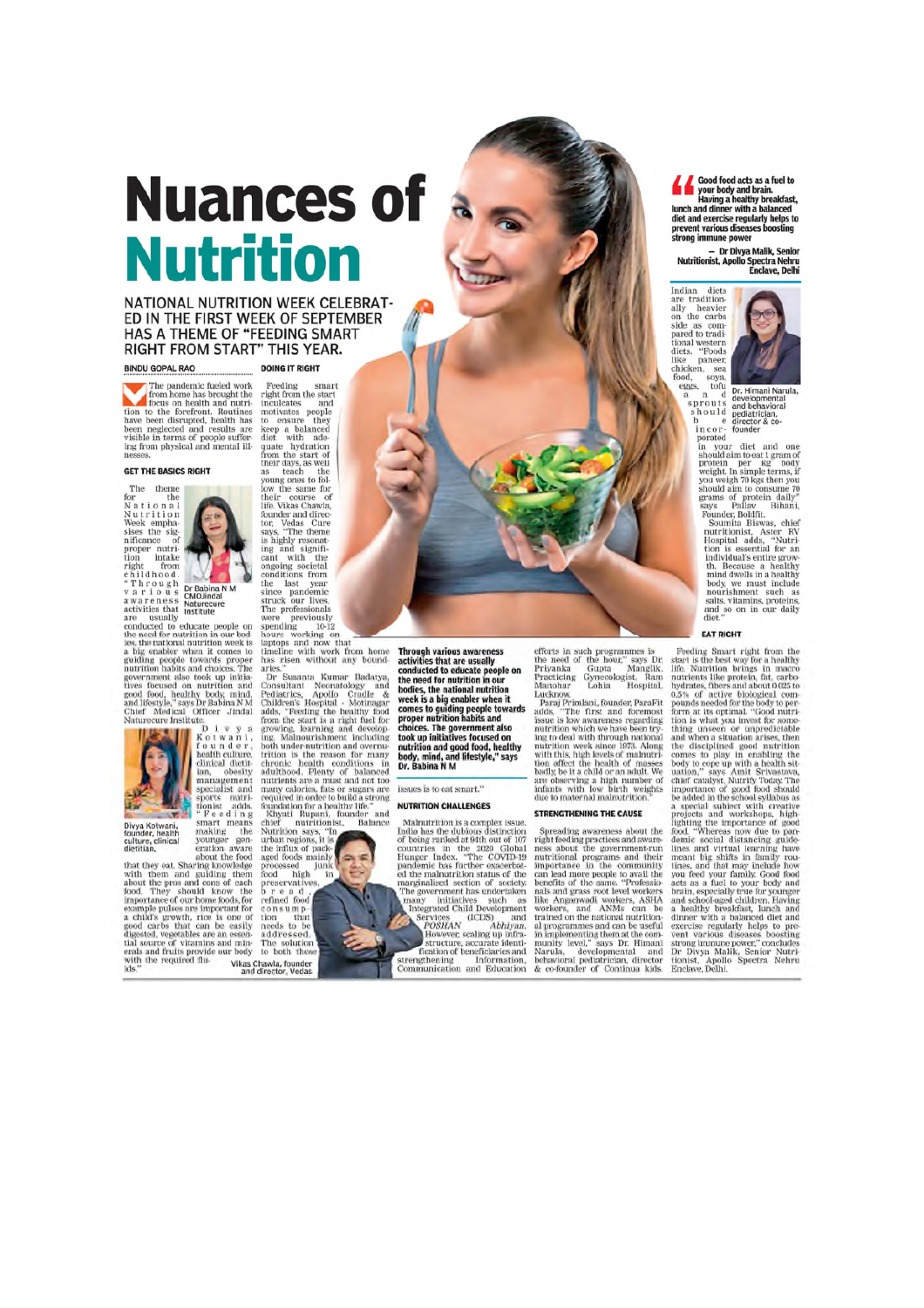#### **Monsoon haircare**

## **Monsoon haircare: Keep your scalp healthy with these tips (The Indian Express: 20210903)**

https://indianexpress.com/article/lifestyle/life-style/monsoon-haircare-scalp-healthy-tipsoiling-benefits-7474066/

"A little care and some simple home remedies will keep the scalp problem-free and avoid clingy or frizzy hair," said Dr Rinky Kapoor, consultant dermatologist

monsoonMake sure that you diet is balanced to prevent scalp issues. (Source: Getty Images/Thinkstock)

Rains bring respite from the hot summer months, but they also bring along a host of seasonal illnesses and skin and hair woes.

"Rains disrupt the pH balance and cause scalp infections and other hair problems like dandruff, and increased hair fall. Also, did you know that hair fall can increase by up to 30 per cent during monsoons?" says Dr Rinky Kapoor, consultant dermatologist, cosmetic dermatologist and dermato-surgeon, The Esthetic Clinics.

But a little care and some simple home remedies is all you need to keep the scalp problem-free and avoid sticky or frizzy hair.

According to the expert, the key to taming your tresses lies in:

\*Oiling twice weekly: Just a little oil will keep the hair happy. Take a small amount of oil and gently massage it on the scalp. You don't want to rub the oil in, just massage and moisturise to improve circulation. Shampoo after 15-30 minutes. You can use the oil at room temperature or warm it up a little before applying. Virgin coconut oil is a good choice or even those with antimicrobial ingredients like neem, tea-tree, and herbs like amla, and brahmi.

\*Good shampooing practices: It goes without saying that you have to shampoo after getting wet in the rain. Rinse your hair with regular tap water first before applying shampoo. A SLSfree shampoo is gentle on hair and scalp and removes residue effectively.

\*Using the right conditioner: Conditioning is mandatory. It reduces fizziness and prevents sticky tangles. Apply from mid length to ends. Don't go overboard with the amount of conditioner, a little is enough. Leave for about 10-15 minutes for best results.

\*Air drying: Once you have rinsed out the conditioner, use a micro-fibre towel to soak excess water and let your hair air dry. This helps trap in the moisture in hair and avoids heat damage.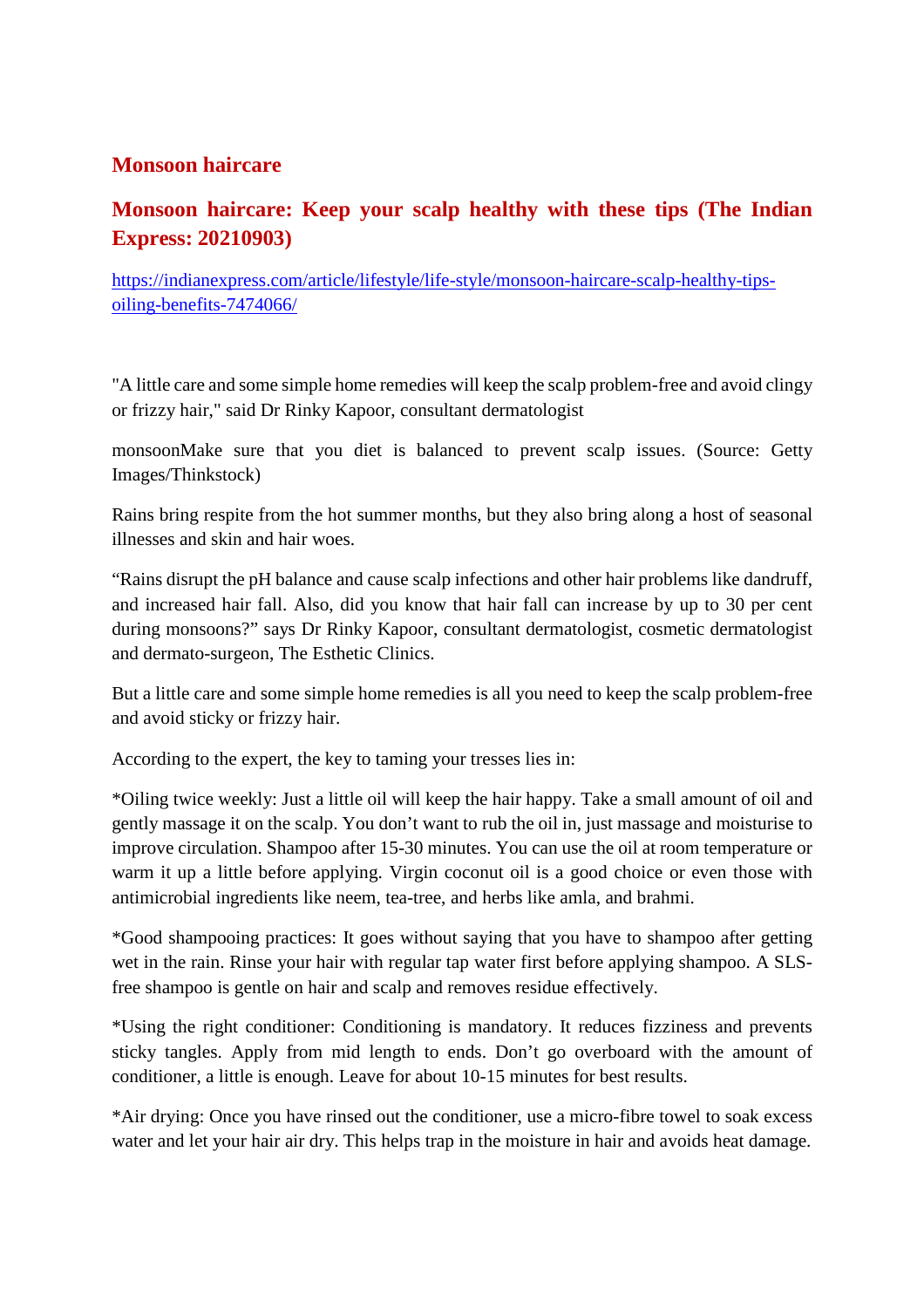#### **National Nutrition Week 2021**

## **National Nutrition Week 2021: Simple dos and don'ts to boost digestive health (The Indian Express: 20210903)**

https://indianexpress.com/article/lifestyle/health/national-nutrition-week-dos-and-dontsgood-digestion-anaemia-iron-7484073/

Celebrity nutritionist Rujuta Diwekar explains the basics of good digestion; take a look

digestion, dos and don'ts of good digestion, digestive disorders, indianexpress.com, indianexpress, rujuta diwekar, how to have good metabolism, national nutrition week, national nutrition week 2021,Here's how you should take care of your digestive health. (Source: Getty Images/Thinkstock)

Experts have often emphasised on the importance of maintaining good gut and digestive health for overall well-being.

As such, to mark the National Nutrition Week 2021, celebrity nutritionist Rujuta Diwekar took to Instagram to underline the basic dos and don'ts for good digestion.

\*Finish your lunch with ghee-jaggery

\*Have a banana every day, first thing in morning or as evening snack

\*Set your curd with raisins

\*Increase your physical activity/walking

\*Nap for 15-20 mins in the afternoon

ALSO READ |Snack time: Healthy food options to satiate your mid-day cravings

Don'ts

\*Don't stay dehydrated

\*Don't have chai/coffee post 4 pm

\*Don't eat your meals in wrong proportions. "Example, don't have more dal or sabzi than rice or roti," said Diwekar

\*Don't have laxatives and don't remove ghee, coconut, peanuts, etc from your diet

\*Don't stay inactive and irregular with exercise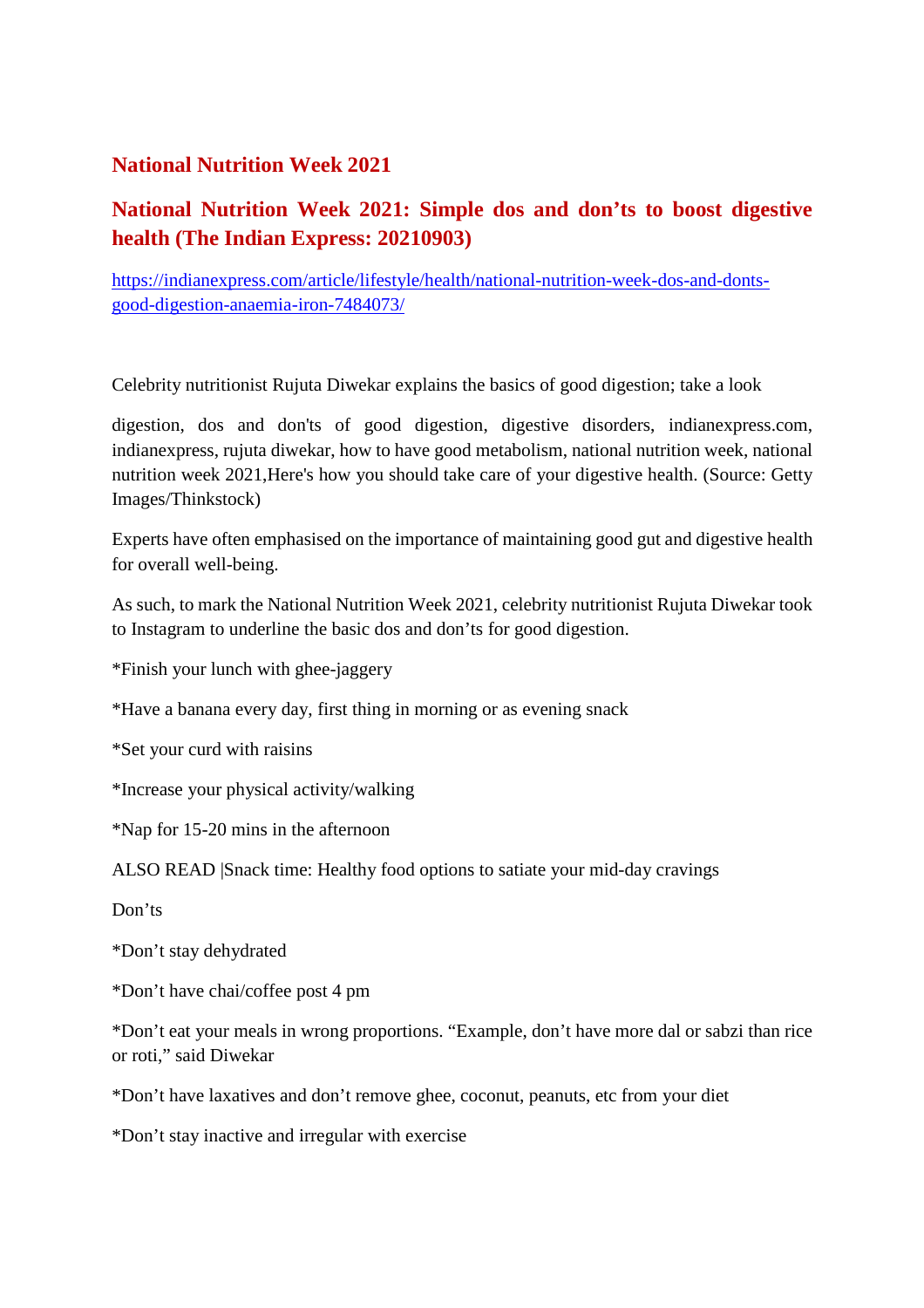Diwekar has regularly stressed including ghee and jaggery in one's diet. Adding jaggery can help avoid post-meal dessert cravings. "Rich in iron and essential fatty acids, this combo won't just keep sweet tooth at bay, but also help with hormones and immunity," she said in an earlier post.

According to Ayurveda, jaggery and ghee when taken together help detoxify the body. Besides, the combination helps keep the skin, hair and nails healthy. It boosts mood while also helping overcome problems of anaemia caused due to iron deficiency.

Portion control, immunity-boosting habits, and lifestyle tweaks including exercise, adequate sleep are some healthy habits one can add to their daily routine.

For more lifestyle news, follow us on Instagram | Twitter | Facebook and don't miss out on the latest updates!

#### **Heart attack**

## **Heart attack is becoming common among young people; a doctor explains the causes(The Indian Express: 20210903)**

https://indianexpress.com/article/lifestyle/health/heart-attack-young-age-group-causessedentary-lifestyle-mental-stress-7484512/

Dr Subhendu Mohanty, head and senior consultant, cardiologist, tells indianexpress.com that cardiac arrest and heart attack are becoming more common in the younger age group than it was 10-15 years back

heart attackSmoking is a leading cause of heart attack among young people. (Source: getty images)

Popular TV actor and Bigg Boss 13 winner Sidharth Shukla has passed away at 40. His death was confirmed by Mumbai's Cooper hospital. According to a PTI report, Shukla suffered a "massive heart attack in the morning".

Dr Subhendu Mohanty, head and senior consultant, cardiologist, Sharda Hospital, Greater Noida, tells indianexpress.com that cardiac arrest and heart attack are becoming more common in the younger age group than it was 10-15 years back. "In the last two years or so, there has been rising incidence, so much that we have seen heart attacks in the age of 18 and 20 also."

What are the causes?

The most important reason behind this is the increased prevalence of smoking among young people, according to the doctor. "Secondly, it is the high mental stress that most young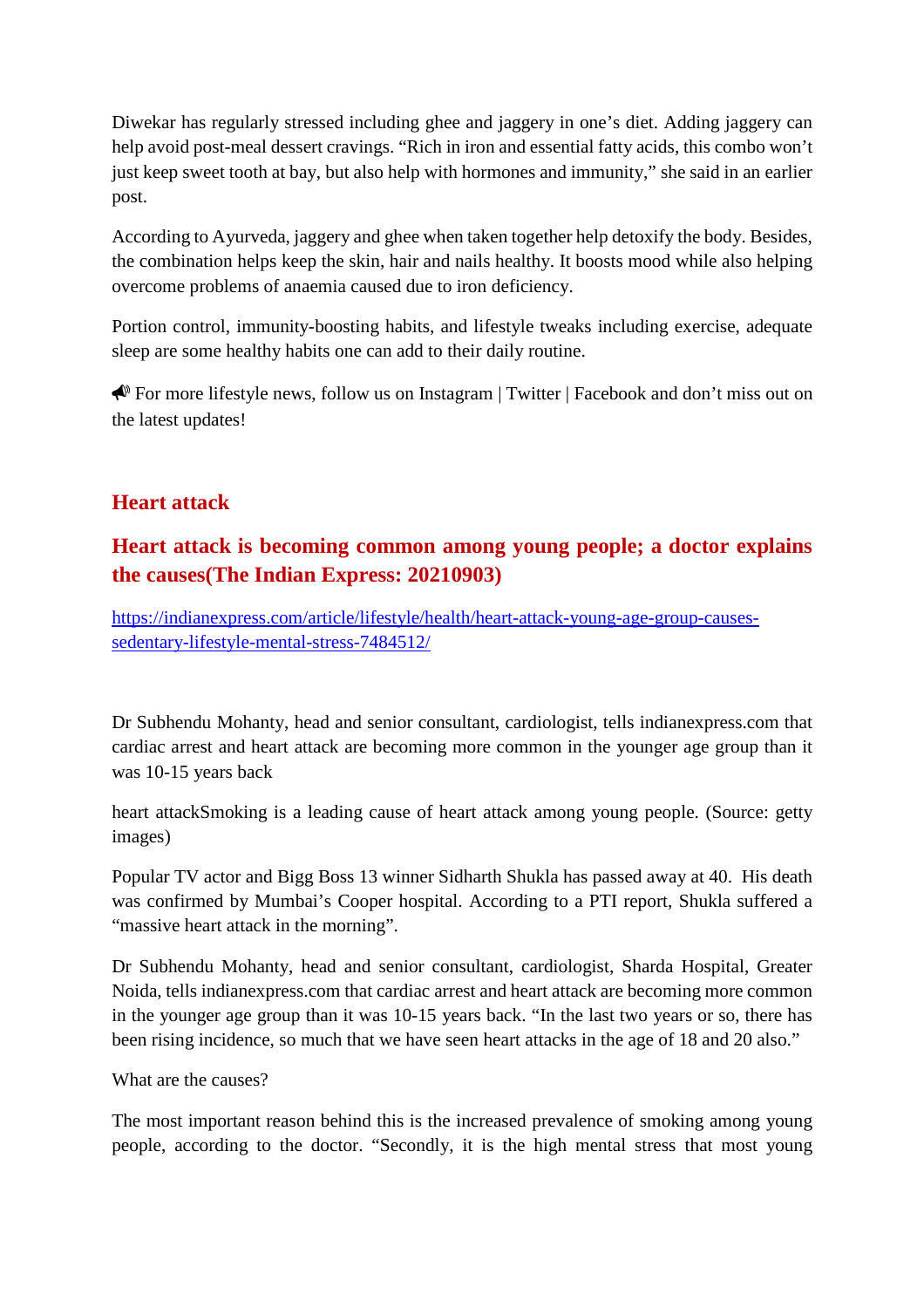professionals are going through. The third factor is decreased physical activity and a sedentary lifestyle that most of us lead," says Dr Mohanty.

Some fitness buffs are also known to consume steroids; can that lead to heart attack too? "Theoretically, it is possible but we have not seen too many cases of heart attacks caused by steroid intake. There have, however, been occasional instances where young people taking supplements have developed heart attacks but that is not very common," the doctor explains.

If you have diabetes, high blood pressure or high cholesterol, then you take control of those and consult a doctor regularly.

If you are healthy and do not have the above issues, here are some things to follow as recommended by Dr Mohanty:

\*Regular physical activity for at least 30-45 mins, five days a week. Cardio exercises such as cycling, running, swimming, etc, are good for the heart, says the doctor. On the other hand, lifting excess weight does not work well for your heart. "Using low weights, say up to five kilos is fine. But while heavier weights may help develop muscle bulk, they may put extra pressure on your heart."

\*Take a break from work and spend time with your family and friends. Remember watching TV does not really count as a break because you may still be thinking about work.

Also Read |Here's what to do if someone is having a heart attack

\*Smoking has to be stopped completely. Doing it in moderation does not help at all. You may develop heart attack even if you smoke one cigarette in a day.

\*Take good care of your mental health. There is no quantification of how much stress a person has because of which it gets frequently ignored.

\*Include 250-200 gm of raw vegetables and fruits every day in your diet. Decrease the amount of salt intake. Empty sugars like soft drinks have to be totally avoided.

"If you take care of these, then there is a good 95-98 per cent chance that nothing is going to happen to you," the doctor states.

#### **Vaccines**

#### **Breakthrough challenge: On vaccines and the virus variants (The Hindu: 20210903)**

https://www.thehindu.com/opinion/editorial/breakthrough-challenge-the-hindu-editorial-oncovid-19-vaccines-and-the-delta-variants-of-coronavirus/article36261085.ece

Vaccine makers should move to making vaccines for the Delta variants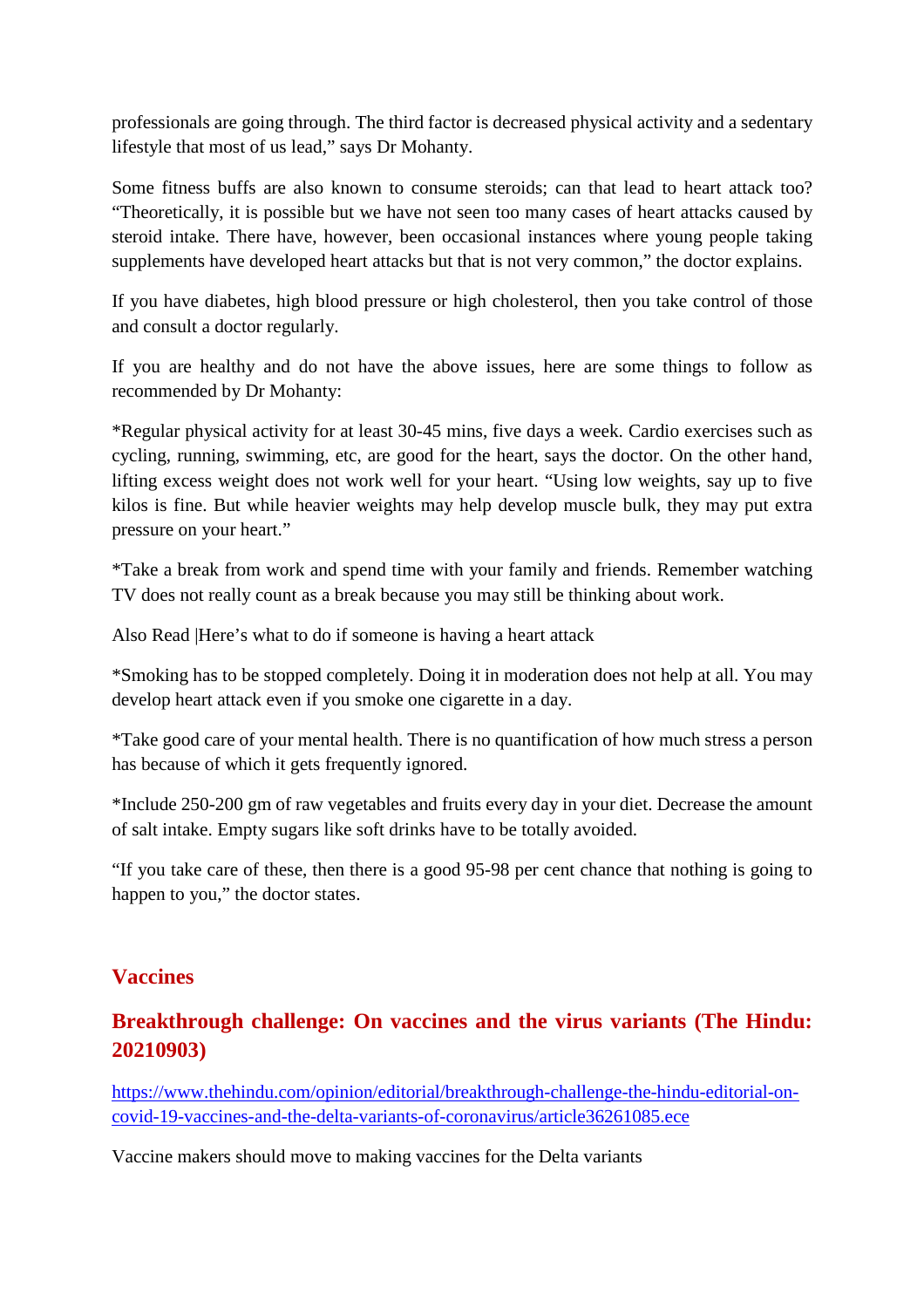With over 66 crore vaccine doses administered since the vaccination drive commenced in January, India has now inoculated at least half its adult population with at least one dose, and 16% with two. There is a small,

#### **Vaccines**

#### **Breakthrough challenge: On vaccines and the virus variants (The Hindu: 20210903)**

https://www.thehindu.com/opinion/editorial/breakthrough-challenge-the-hindu-editorial-oncovid-19-vaccines-and-the-delta-variants-of-coronavirus/article36261085.ece

Vaccine makers should move to making vaccines for the Delta variants

With over 66 crore vaccine doses administered since the vaccination drive commenced in January, India has now inoculated at least half its adult population with at least one dose, and 16% with two. There is a small, discernible rise in the number of new infections. Kerala, which contributes the bulk of infections, also has among the highest proportions of the population who are double vaccinated. This apparent paradox underlies concerns about the rise in 'breakthrough infections', or confirmed infections in those who took the second dose at least two weeks earlier. A recent study by CSIR scientists found that nearly a quarter of 600 fully vaccinated care workers were reinfected. Earlier studies from the CMC Vellore, and PGIMER, Chandigarh, too have reported between 1%-10% of fully vaccinated health-care workers as having been infected. However, less than 5% of them have required hospitalisation and no deaths have been confirmed, indicating the effectiveness of vaccines in preventing severe sickness and death. Internationally too, the trend is clear. Israel and the U.S. in spite of high vaccination coverage, continue to report new cases; though here too, the infection rate is much higher in the unvaccinated. The prime suspects, internationally as well as in India, are the Delta variants and related sub-lineages that are believed to form the bulk of coronavirus infections. The Indian SARS-CoV-2 Genomics Consortium (INSACOG) that tracks mutations in coronavirus strains has said that the breakthrough infections reported so far are within "expected" numbers. That is, vaccines in large, controlled clinical trials had demonstrated 70%- 90% efficacy but lost considerable ability to reduce symptomatic infections when confronted with the Delta variants, and so a certain fraction of those fully vaccinated would continue to be vulnerable.

While it is a fact of evolution that viruses would mutate to be able to avoid antibodies, and vaccines, therefore, would have to keep being upgraded, it seems that the moment appears to have come too soon. A country like India, in spite of being a major vaccine producer in the pre-pandemic era, has only now managed to get production lines to deliver one crore vaccines a day. While other vaccines are in the pipeline, all of them are designed on the Wuhan-virus platform and although companies claim that the strength of m-RNA and DNA-based vaccine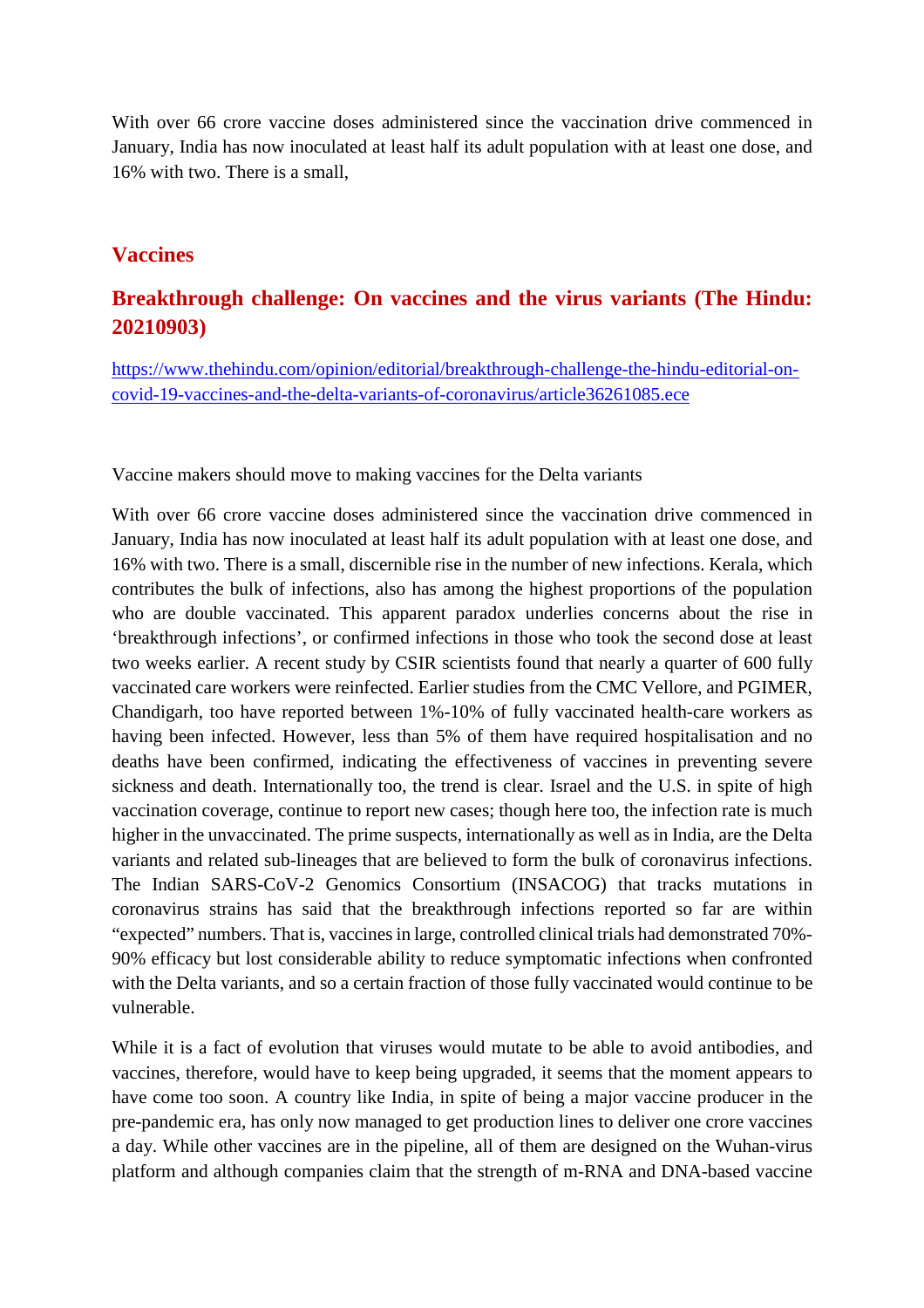platforms lies in the ability to quickly tweak them to accommodate new variants, there are no reports yet, anywhere in the world, of vaccine makers specifying a timeline for vaccines that are tuned to the Delta variants. Vaccine makers who may have got emergency-use authorisations but are a while away from launch, should ideally move to making vaccines for the Delta variants and not rely on their existing pipeline.

#### **Vaccination**

#### **The virtue of consistency: on India's vaccination targets (The Hindu: 20210903)**

https://www.thehindu.com/opinion/editorial/the-virtue-of-consistency/article36191384.ece

India's focus must be on vaccinating a large number every day and not record highs

On August 27, Friday, India set a new record for a single day's vaccination — 10.7 million doses, up from 8.3 million vaccinations on the previous two days and over 6.3 million doses on August 23-24. However, on Saturday, the numbers dropped sharply to 7.9 million; 3.4 million doses were administered on August 29, but Sundays have always registered low numbers. A similar pattern was seen on June  $21 - 8.7$  million doses on a single day, which dropped to 5.8 million the next day and remained nearly stable at over six million for a week; the number of doses administered fell to three million-four million doses in the first half of July. The June 21 record appeared more to coincide with the day when the revised COVID-19 vaccination strategy came into effect, i.e., the Government procured 75% of the vaccines produced and supplied them to States for free. Though the record on August 27 does not coincide with any occasion, it does suggest that the intent was more to achieve a "momentous feat" of crossing the 10-million mark; the steep fall in vaccinations the very next day gives rise to scepticism. During the pandemic, the focus should not be on setting records but on consistently vaccinating a large number of people daily and ensuring that vaccines are available at all centres every day; uncertainty in vaccine availability does not help in increasing uptake especially among the poor.

A welcome spike: On India's COVID-19 vaccination record

With vaccination being a safe and sure way to drastically cut the risk of hospitalisation due to severe COVID-19 disease and death, efforts should be to quickly and consistently vaccinate large numbers each day. For this, equitable and a regular supply of a large number of doses to all States is needed. One sure way to increase the number of daily doses is when the Government procures 100% of vaccines produced with no separate allocation to private hospitals. Precious time and doses were wasted between May and July 15 when private hospitals utilised only 7%-9% of vaccines produced against an allotment of 25%. The Government has belatedly revised the June 7 policy such that manufacturers will not set aside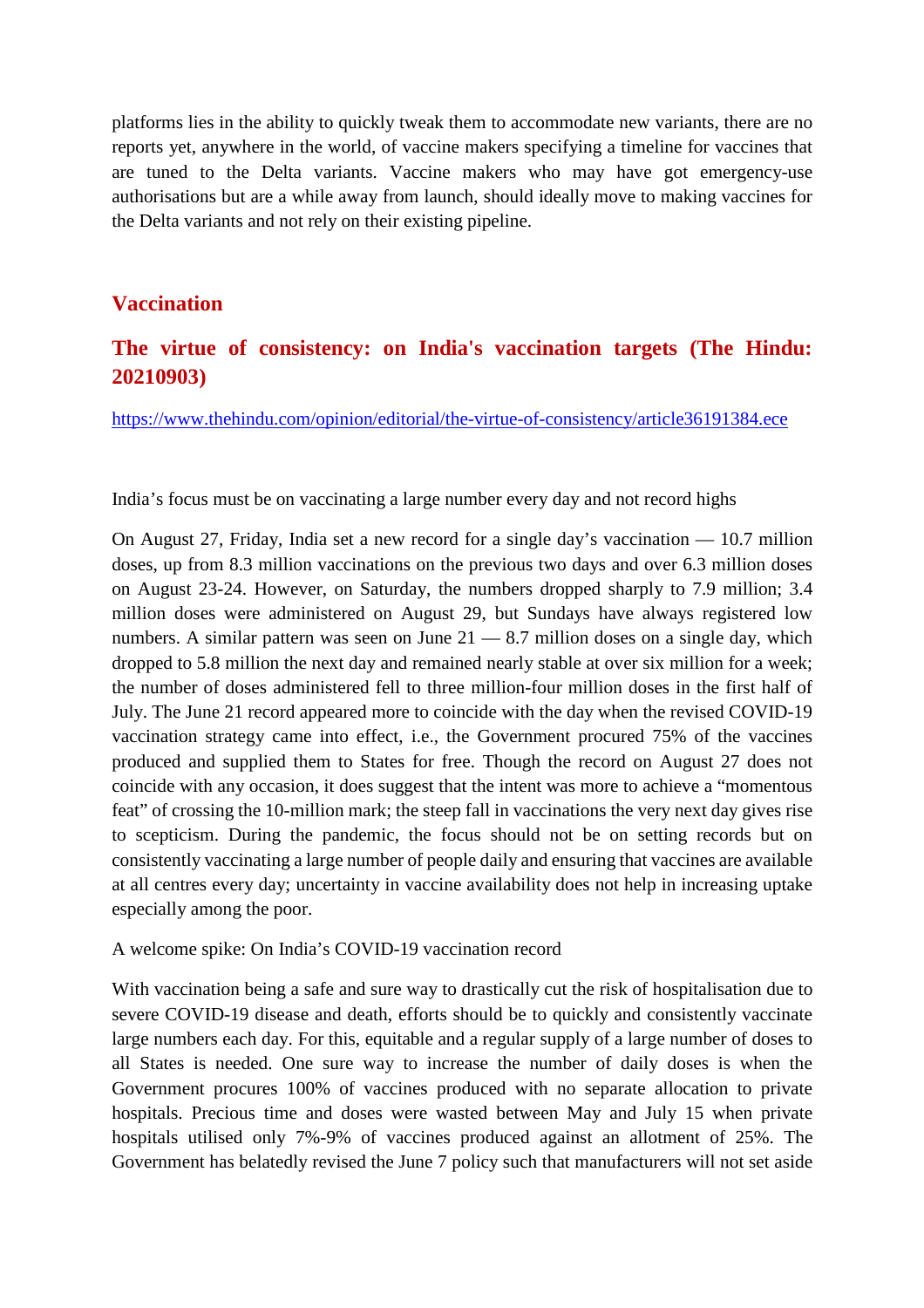25% of vaccines produced for private hospitals but instead supply as per demand and allot the remaining to the Government. If the rationale for allowing the manufacturers to sell vaccines to private hospitals at a higher price was to fund vaccine research, the small uptake by the private hospitals does not meet that objective. Hence, the Government should procure all the vaccines produced as this will help in better vaccine allotment to States, reduce vaccine inequity and increase uptake, and States can plan daily vaccination strategies in a more organised manner.

#### **Health-care delivey**

#### **Doctor at the door: On doorstep health-care delivery (The Hindu: 20210903)**

https://www.thehindu.com/opinion/editorial/doctor-at-the-door-on-doorstep-health-caredelivery/article35965165.ece

Doorstep health-care delivery can mitigate the effects of disruption caused by pandemics

Long before the pandemic struck, health experts had warned of a health epidemic — one that involved non-communicable diseases (NCDs). The last two years, however, managed to expose the frailties of even robust health systems in the country that saw not one, but two debilitating waves of COVID-19. It also exposed the chinks in what was traditionally believed to be the armour of health care — institution-based treatment. When access to these institutions was severed all of a sudden, States had to introspect about how they could bolster their healthcare set-up in ways that would protect it from such disruptions. For Tamil Nadu, this introspection resulted in its 'Makkalai Thedi Maruthuvam' scheme, a community-based intervention to tackle and treat NCDs and to address the crucial issues of prevention and early detection. Inaugurated by Chief Minister M.K. Stalin earlier this month, it involves a tentative budget in excess of  $\overline{250}$  crore. It includes population-based screening for the 18-plus population for 10 common conditions — hypertension, diabetes, oral, cervical and breast cancers, TB, leprosy, chronic kidney disease, Chronic Obstructive Pulmonary Disease, mental health — and the delivery of hypertension/diabetes drugs to patients aged 45-plus besides to those with restricted or poor mobility. The State, which has a high burden of NCDs, also acted on data that indicated very low community control rates for hypertension (7.3%) and diabetes (10.8%) among patients.

Once the tenacious link between NCDs such as uncontrolled diabetes and hypertension, and COVID-19 outcomes was apparent, it became clear that control of these health parameters was paramount and would necessitate uninterrupted access to health-care services. According to the India: Health of the Nation's States report, in 2016, 55% of the total disease burden in India was caused by NCDs, with the burden of NCDs increasing across all States from 1990 to 2016. The disruption of access to health care during the pandemic did affect compliance to drug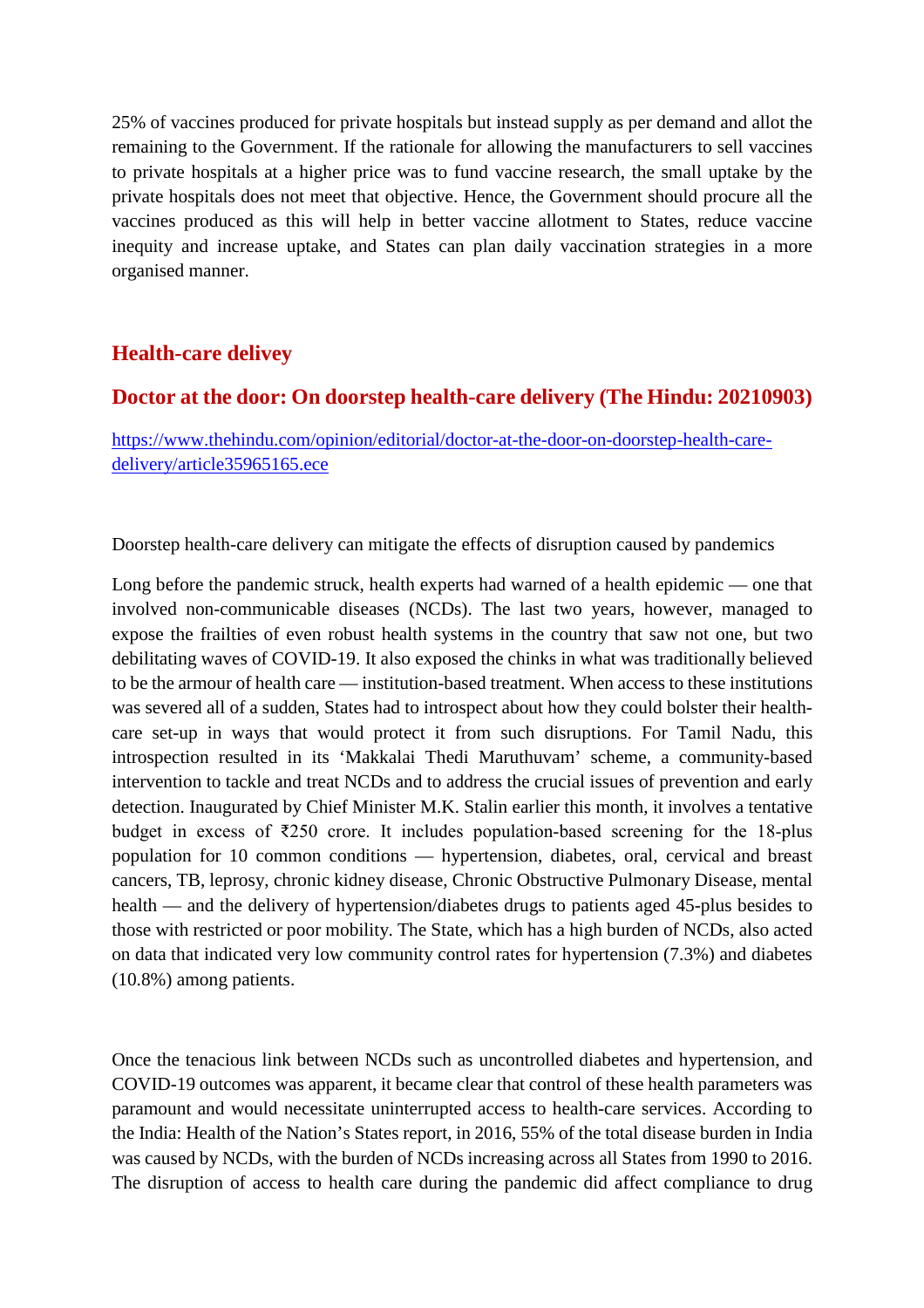regimens, and led to uncontrolled disease, with implications for quality of life too. It is ideal that nations prepare themselves to face further epidemics that might occur and cause similar disruptions in society by arming themselves to overcome such drawbacks. The Tamil Nadu initiative is a well-meaning notch in trying to address this; the efficacy of its chosen method of door delivery of drugs has been proven earlier with the supervised drug regimen, or DOTS therapy used in tuberculosis control. Ultimately, the success of a well-conceived programme rests in the proper implementation of each of its components. If Tamil Nadu is able to demonstrate, with this scheme, that it is possible to maintain the continuum of care even in the most trying of circumstances, then, here is a model that could inspire other States to follow suit.

#### **RT-PCR tests must for flyers from 7 more nations (The Hindu: 20210903)**

## **A healthcare worker collects swab from a man for a RT-PCR test at a testing centre in north Delhi on September 2, 2021. | Photo Credit: Sushil Kumar Verma**

https://www.thehindu.com/news/national/coronavirus-rt-pcr-tests-must-for-flyers-from-7 more-nations/article36250966.ece

States must ensure strict compliance to stop import of new variants, says Centre.

Health Secretary Rajesh Bhushan on Thursday said that with reports of new mutations in the SARS-CoV-2 virus and the rising number of variants of concern and interest, international passengers coming in from South Africa, Bangladesh, China, Mauritius, New Zealand, etc., will now undergo RT-PCR tests on arrival in India.

Also read: Coronavirus updates — September 2, 2021

"Passengers from the U.K., Europe and the Middle East are already required to take this test. International passengers are to undergo pre-arrival RT-PCR testing at least 72 hours before boarding and only asymptomatic passengers are allowed to board a flight to India. Now, these latest revisions have been communicated to the States to ensure strict compliance so that the import of variants into India may be prevented," he explained.

He added that in case of symptomatic and/or positive international travellers, States must continue to implement stringent public health measures of contact tracing, quarantine, testing and ensuring COVID-19-appropriate behaviour.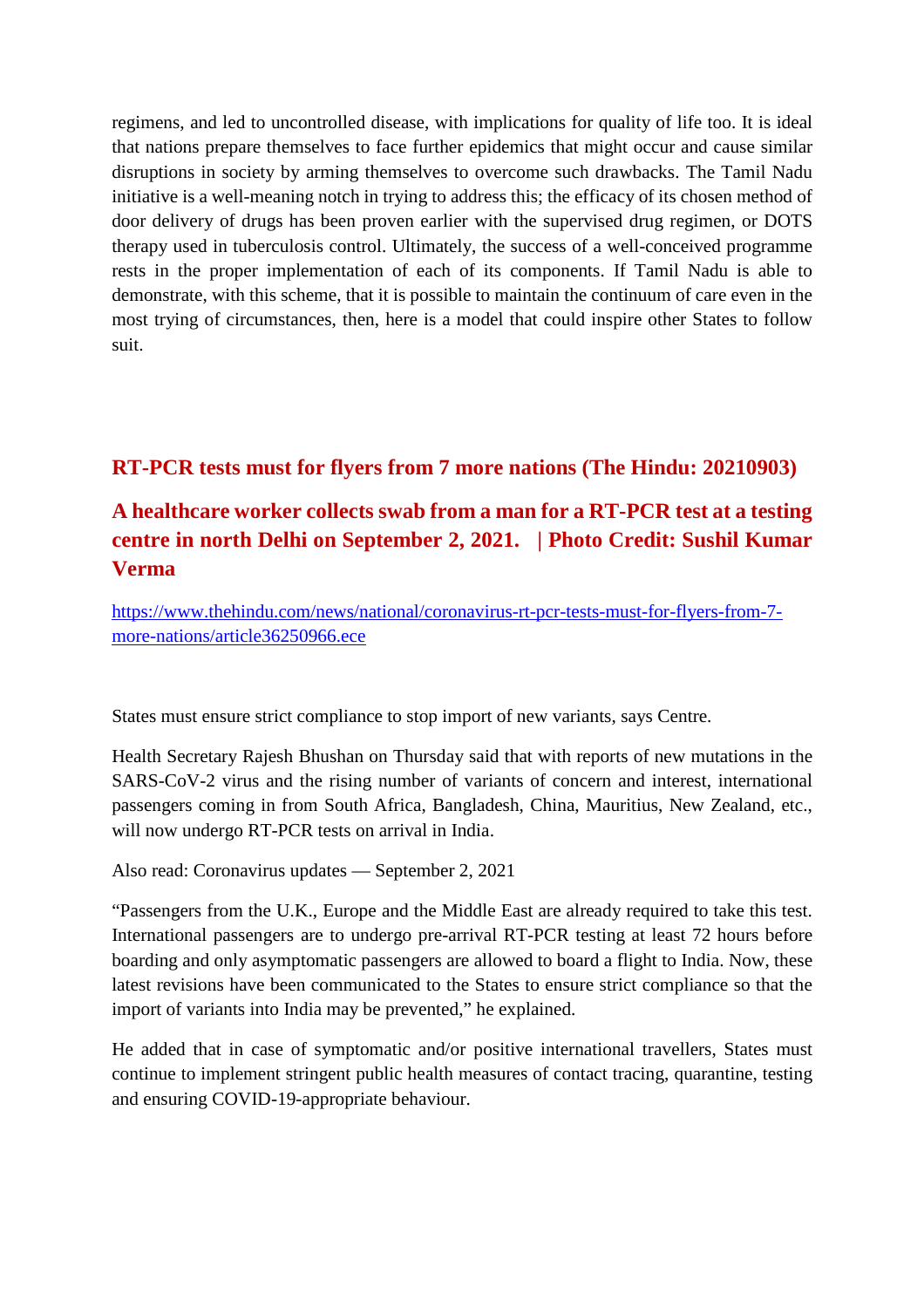The Ministry has also written to States and Union Territories asking them to strengthen their Whole Genome Sequencing activities, which are critical to establishing clinical epidemiological correlations.

The Health Secretary stated that the second COVID-19 surge is far from over and that, currently, 69% of COVID-19 cases are from Kerala. He added that Kerala currently has more than 1 lakh active cases, while four States — Maharashtra, Karnataka, Tamil Nadu and Andhra Pradesh — have between 10,000 to 1 lakh active cases.

"Forty-two districts in the country are still reporting more than 100 new cases each day, which is a cause of concern. However, India has now managed to fully vaccinate 16% of its adult population, while 54% has got one shot," Mr. Bhushan said.

He added that Sikkim, Dadra & Nagar Haveli, and Himachal Pradesh have administered the first dose of COVID-19 vaccines to 100% of their 18-plus population.

Meanwhile, reiterating the need to continue wearing masks even after being fully vaccinated, Indian Council of Medical Research (ICMR) Director General Balram Bhargava said that mass gatherings should be avoided, and full vaccination should be made a pre-requisite for all gatherings. He added that India currently has about 300 cases of the Delta Plus variant but assured that the vaccine works well in these cases.

Also speaking at the conference, NITI Aayog Member (Health) V.K. Paul said that with the festive season round the corner, people shouldn't take the virus lightly.

"The problems with the virus still continue and we have to be careful. Unfavourable mutations can cause a problem. Pregnant women must get their vaccination for the safety of their child and themselves. Also, India is looking at evidence of the COVID vaccine booster dose requirement and a decision will be reached after due diligence," he said.

#### **Herd immunity**

#### **Grasping at straws: the race towards herd immunity (The Hindu: 20210903)**

https://www.thehindu.com/sci-tech/health/grasping-at-straws-the-race-towards-herdimmunity/article36035571.ece

When people move, changing the demography of the 'herd,' or when new variants emerge, this can lead to loss of herd immunity

In the beginning of the pandemic, when vaccines were still undergoing clinical trials, the goal was to quickly reach herd immunity through vaccination an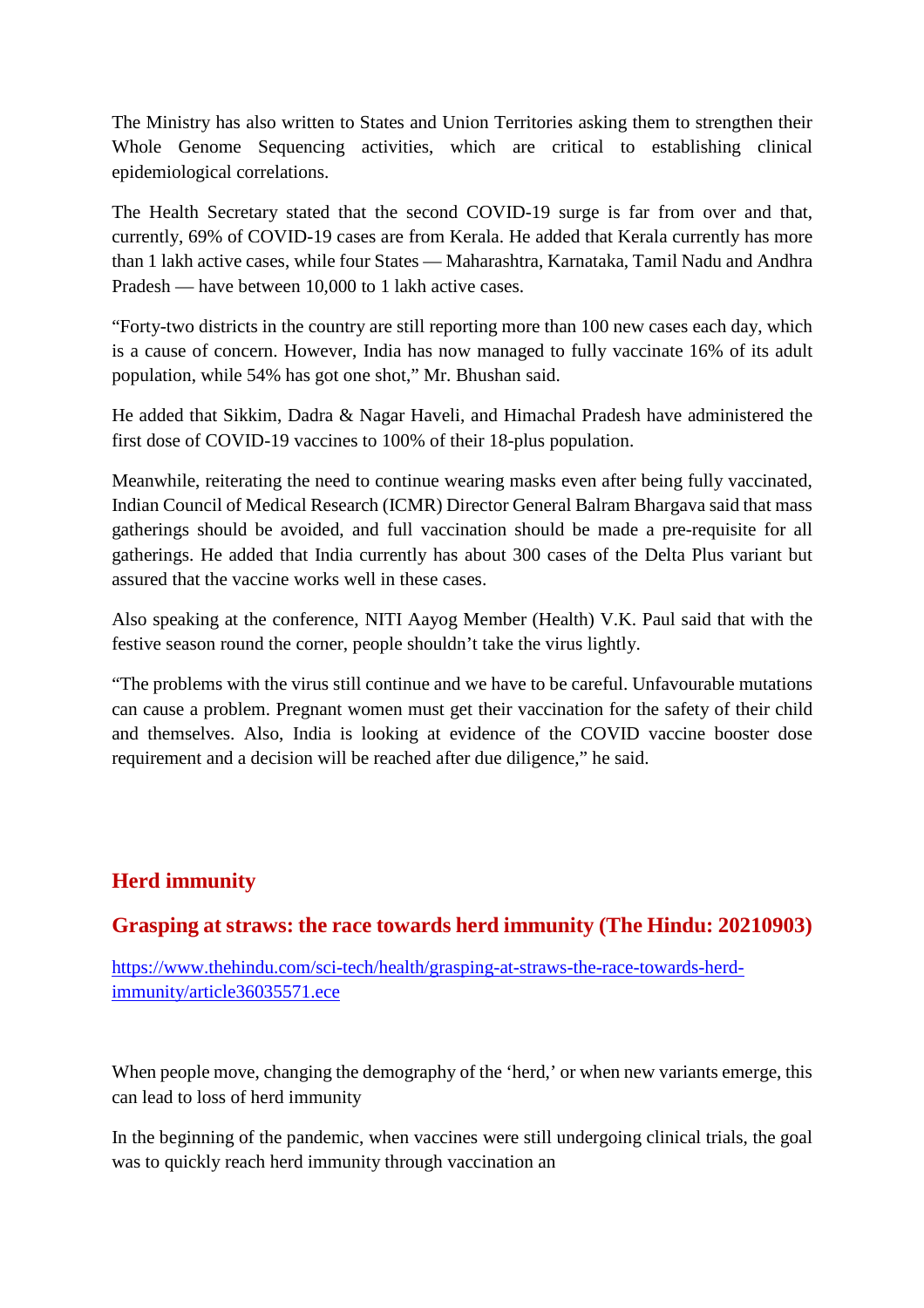#### **Health sharing feature**

#### **All you need to know about Apple's Health Sharing feature (The Hindu: 20210903)**

https://www.thehindu.com/sci-tech/health/apple-vp-health-sumbul-desai-health-app-healthsharing-data-ios15/article34885362.ece

iOS 15 brings secure sharing and new insights for users within the Health app. | Photo Credit: Apple Inc

Dr Sumbul Desai, Apple's Vice President of Health, dives into the Health Sharing feature that launches with iOS 15. It will let users privately share their data with a trusted partner or caregiver.

This year's Apple Worldwide Developer Conference brimmed with announcements for just the Health app alone. One of its new features is a new Sharing tab in the native Health app letting users privately share their data with a trusted partner or caregiver. This is indeed part of the company's long-term journey to become synonymous with health-tech.

(Subscribe to our Today's Cache newsletter for a quick snapshot of top 5 tech stories. Click here to subscribe for free.)

The Sharing feature seems to be a 'data engager', enabling those looking for specialised care or support to build a stronger, more informed support system in the health space. That said, the possibilities are endless: it could be an aging parent sharing their Activity and Heart health data with their family members, or a partner sharing their fertility window insights for family planning.

Apple's Vice President of Health Dr Sumbul Desai speaks with The Hindu about the new feature 'Health Sharing'. "For many of us, it's not only tracking our own health that we care about. It's the health of our family and loved ones, too, whether they live with us or far away," says Dr Desai, "To empower our users to build a more informed support system on their health journey, we are introducing a new way for users to choose to share their health data in a secure and private way with loved ones."

#### Community relevance

In India, the 'sandwich generation' (the age group of 40s to 50s caring for their parents and their children) and joint family set-ups are more common than ever, so more people may need access to relatives' health data wherever they are

That said, users can choose to share any of the over 100 data types. When setting up sharing, users will be guided through an on-boarding to help narrow down relevant health data to share,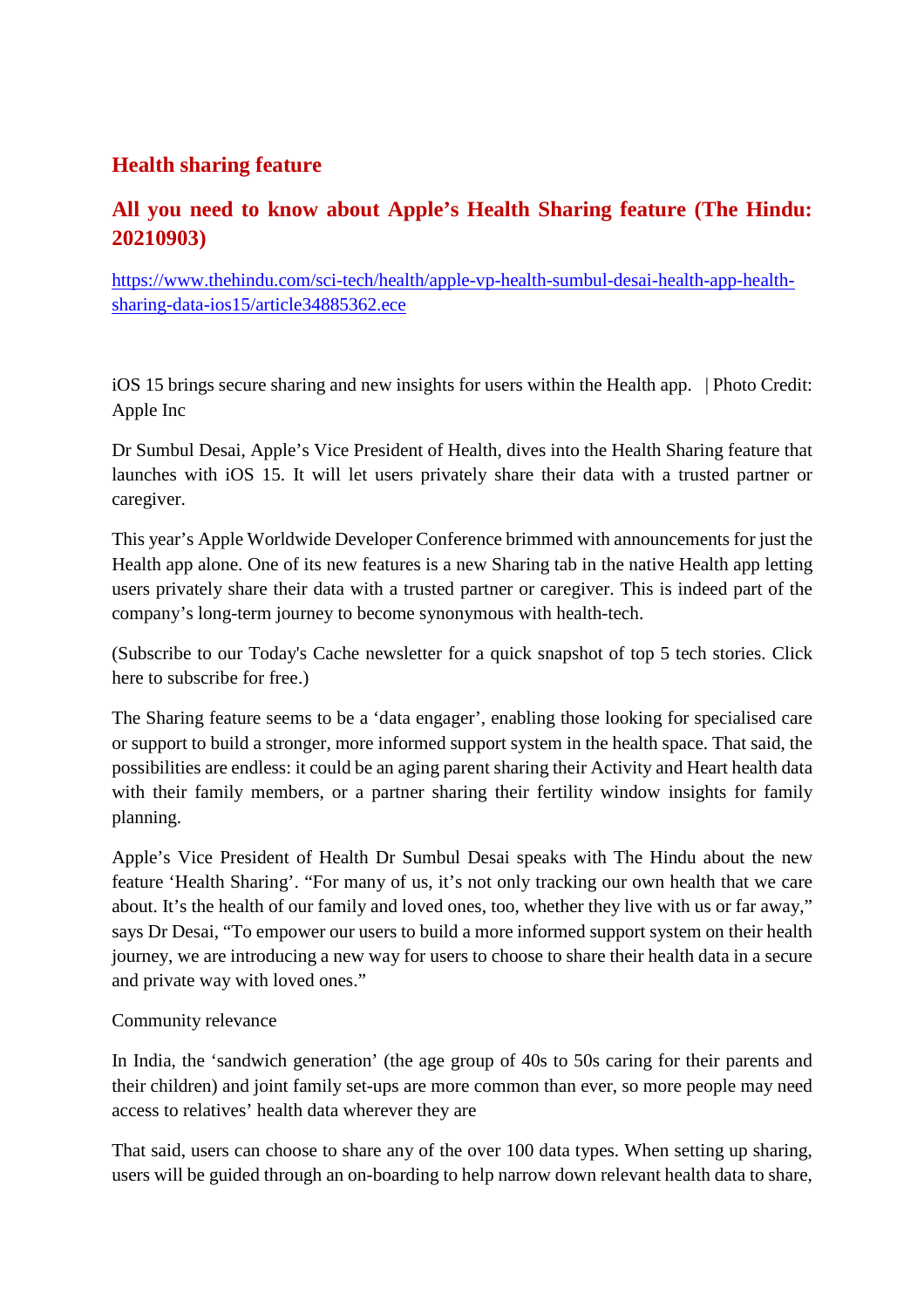along with suggested data categories where users have data from the last six months. Users can also choose what health alerts to share.

The shared data should be presented in a comprehensive way. For example, trends are highlighted to help users make sense of their health data and how it may be changing over time. Users can also choose to receive notifications when a new trend has been detected about their family member's data. The trend algorithms are built to look at both shorter and longer-term trends by looking at a given data type across one-month and six-month time intervals.

Easy communication about the shared health data is key to the experience as well. Users can look forward to a trend in messages to inform discussions with loved ones about their health. Embedding those communication tools into the health sharing tab makes it easy to reach out to check in or offer support and encouragement.

As more kids start using smartphones, there is a different potential for Health Sharing. Dr Desai points out, "For some people, the health of their kids is top of mind, for others it's aging parents. And then there is the ever growing generation of those taking care of both. For example, if my mother chooses to share with me, I have the ability to see if there have been any changes in her health data. If I see a noteworthy change, like her resting heart rate increasing, I can simply tap Messages and start a conversation with my mom."

Dr Desai assures Apple's privacy measures will be upheld in Health Sharing, explaining, "Privacy is fundamental to the design and development of our features. It's a central tenet at Apple; users won't have to sacrifice their own privacy in order to access their health data or share it."

This feature rolls out with iOS 15 which releases this September/October, but developers can access the public beta from July.

#### **Infection (Hindustan: 20210903)**

https://epaper.livehindustan.com/imageview\_1022736\_116195858\_4\_1\_03-09-2021\_3\_i\_1\_sf.html